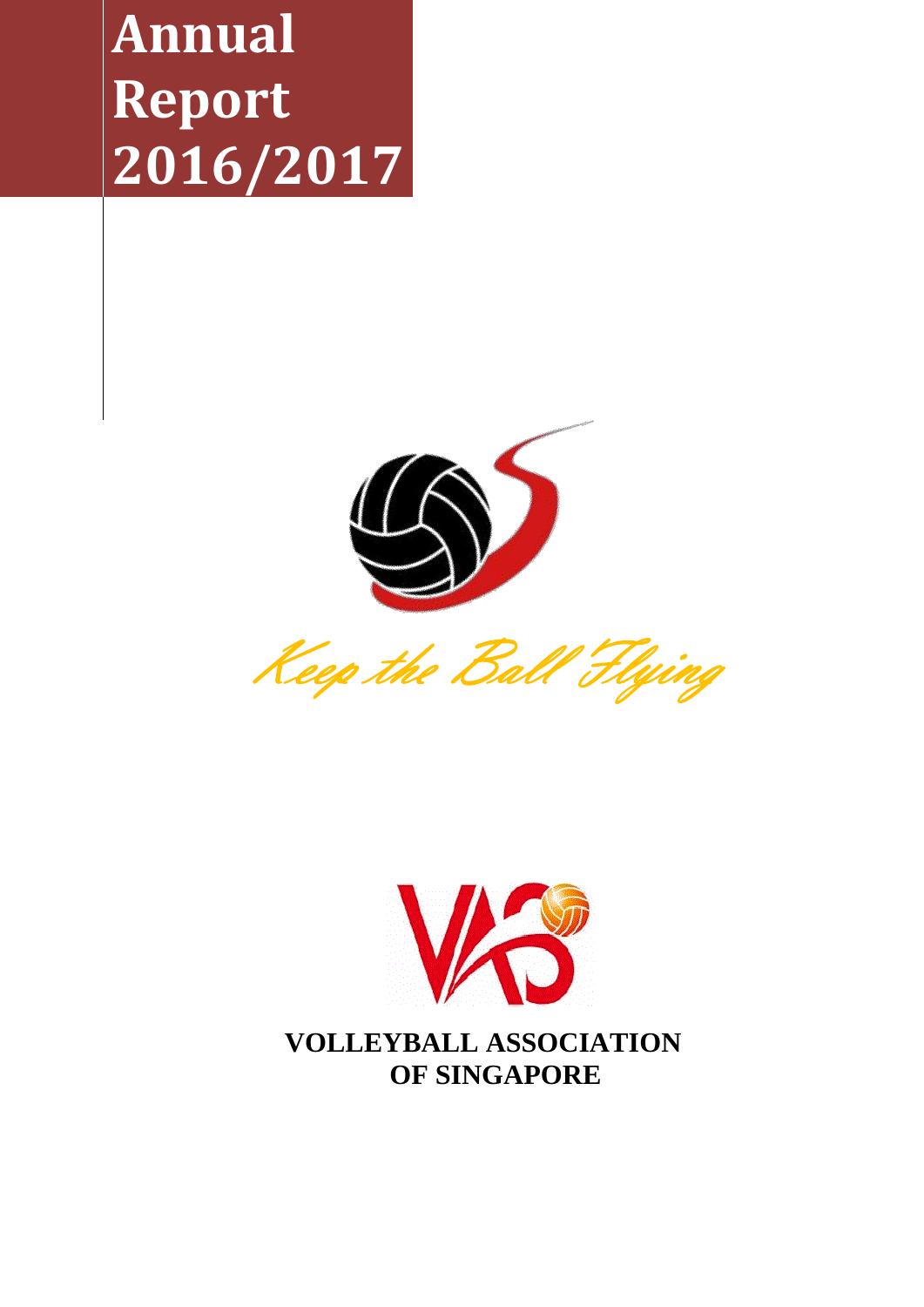# **CONTENT PAGE**

| <b>ABOUT VAS</b>                | 3  |
|---------------------------------|----|
|                                 | 5  |
| <b>VAS COUNCIL</b>              | 5  |
| VAS BEACH SUB-COMMITTEE         | 5  |
|                                 | 6  |
| <b>VAS CORPORATE MEMBERS</b>    | 6  |
| VAS SCORER VOCATIONAL MEMBERS   | 7  |
| <b>VAS VOCATIONAL MEMBERS</b>   | 7  |
| VAS HIGH PARTICIPATION - INDOOR | 8  |
| VAS HIGH PARTICIPATION - BEACH  | 9  |
| VAS HIGH PERFORMANCE - INDOOR   | 13 |
| VAS HIGH PERFORMANCE - BEACH    | 14 |
| VAS CAPABILITY DEVELOPMENT      | 15 |
| <b>FINANCIAL REPORTS</b>        | 17 |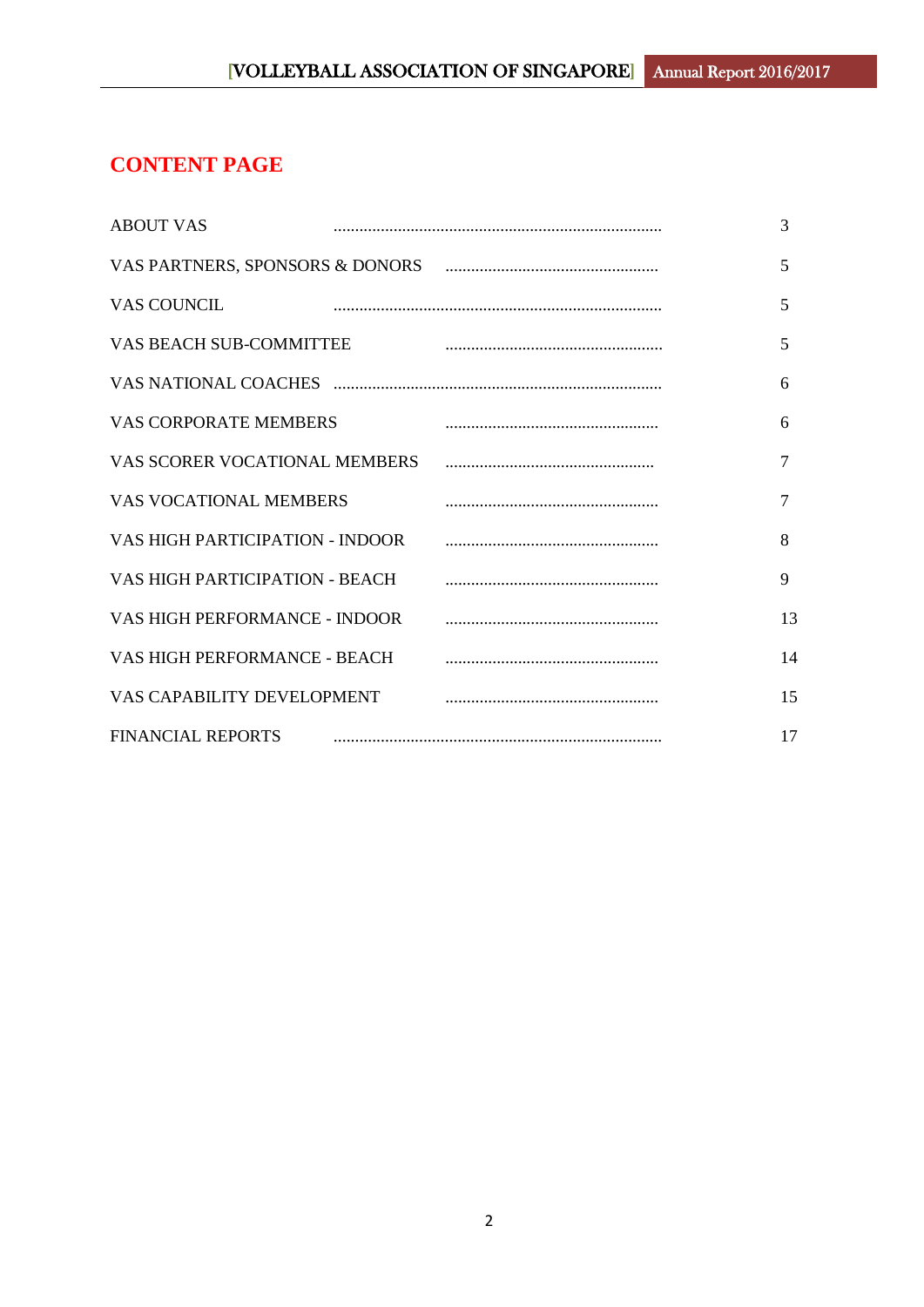## **ABOUT VOLLEYBALL ASSOCIATION OF SINGAPORE**

### **MISSION**

- 1. Promote and arrange Volleyball Competitions for the benefits of all
- 2. Advance and safeguard generally the interest of the game
- 3. Encourage and assist Singapore Schools Sports Council and other clubs

## **VALUES**

- 1. Integrity
- 2. Perseverance
- 3. Teamwork

## **GOVERNING INSTRUMENT**

VAS is governed by the President and its Council Members with the governance of its Constitution (2016 edition) which is approved by Sport Singapore as well as its various Corporate Members during its 2016 Annual General Meeting on 29th June 2016.

## **CHARITY REGISTRATION NUMBER**

#### UEN: S61SS0181K

VAS was set up on 4th November 1961 as a society. VAS is officially registered on the Charity Portal as an Institution of Public Character (IPC) which is a registered charity which is able to issue tax deductible receipts for qualifying donations to donors.

#### **MANAGEMENT AND CONFLICT OF INTEREST POLICY**

EXCO/MC Members are expected to avoid actual and perceived conflicts of interest. Where EXCO/MC Members have personal interest in business transactions or contracts that VAS may enter into, or have vested interests in other organisations that VAS have dealings with or is considering to enter into joint ventures with, they are expected to declare such interests to the EXCO as soon as possible and abstain from discussion and decision making on the matter. Where such conflicts exist, the EXCO/MC will evaluate whether any potential conflicts of interest will affect the continuing independence of EXCO/MC Members and whether it is appropriate for the EXCO/MC Member to continue to remain on the EXCO/MC.

## **FINANCE & FUNDING POLICY**

VAS is financially supported by government grants and donations from members.

#### **REVIEW OF FINANCIAL STATE AND EXPLANATION OF MAJOR FINANCIAL TRANSACTIONS**

During the year, VAS has received \$410,619 in the form of subsidies from Sports Singapore, \$145,570 income from organizing the volleyball tournaments, and \$7,996 of Donations from members. 28% of the funds were used to pay the coaches salary & allowances, 15% spent on court rental, 14% on engaging of referee services as well as 11% spent on National teams local/overseas training & competitions.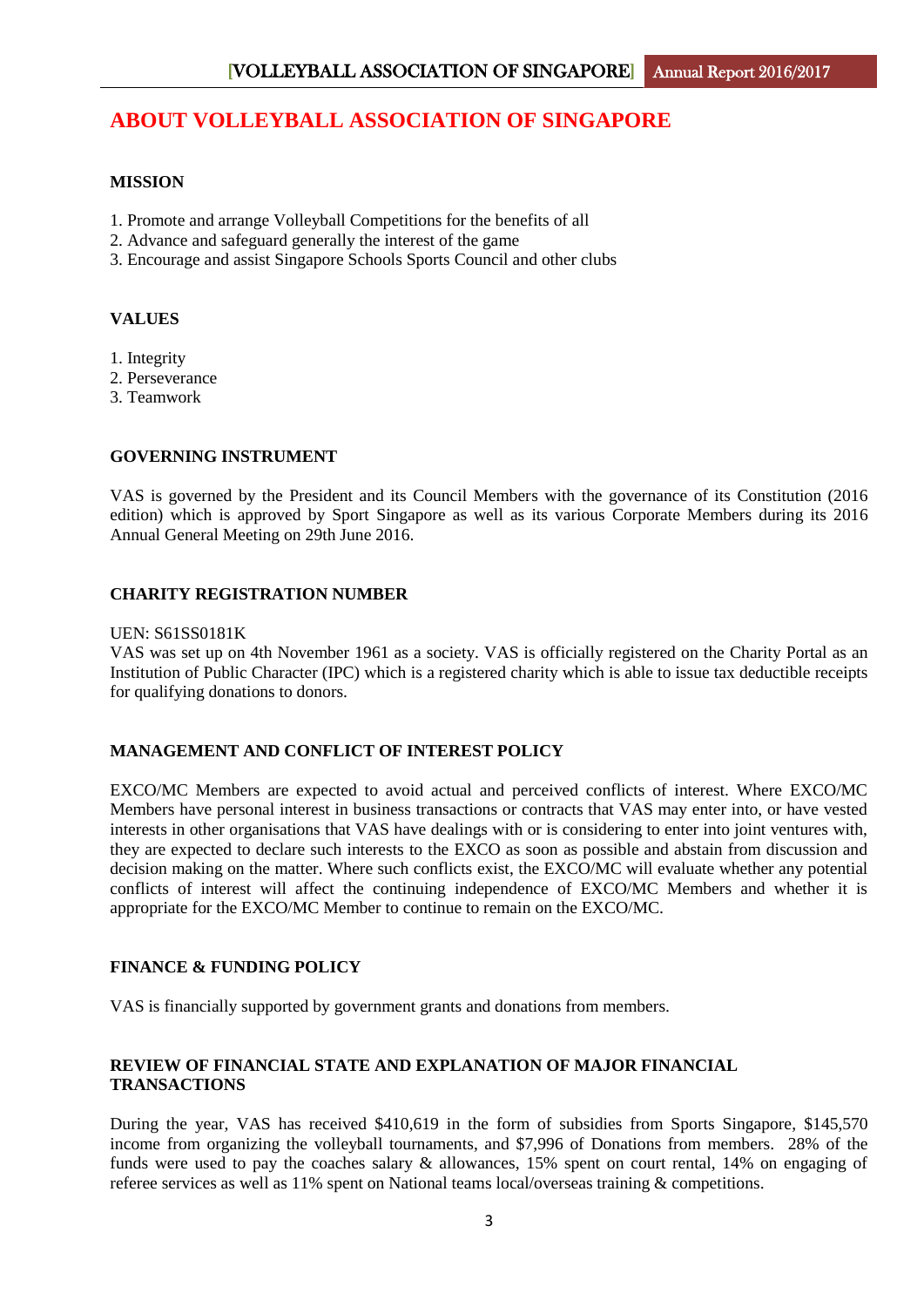#### **FUTURE PLANS AND COMMITMENTS**

VAS plans to organise a Fundraising dinner in next Financial Year, all donation funds raised 10% will be set aside for Lui Tiow Kar's scholarship, the balance 90% will be allocated based on following proportion:-

- $\geq 30\%$  for National teams local/overseas training & competitions
- $\geq$  30% for National teams coaches salary & allowance
- $\geq 30\%$  for organising events to promote local volleyball

**OFFICIAL REGISTERED NAME**: Volleyball Association of Singapore

**OFFICIAL REGISTERED ADDRESS**: 3 Stadium Drive, Sports Hub, Singapore 397630

**NAME OF BANK**: United Overseas Bank (UOB)

**NAME OF ACCREDITED AUDITOR**: Audit Alliance LLP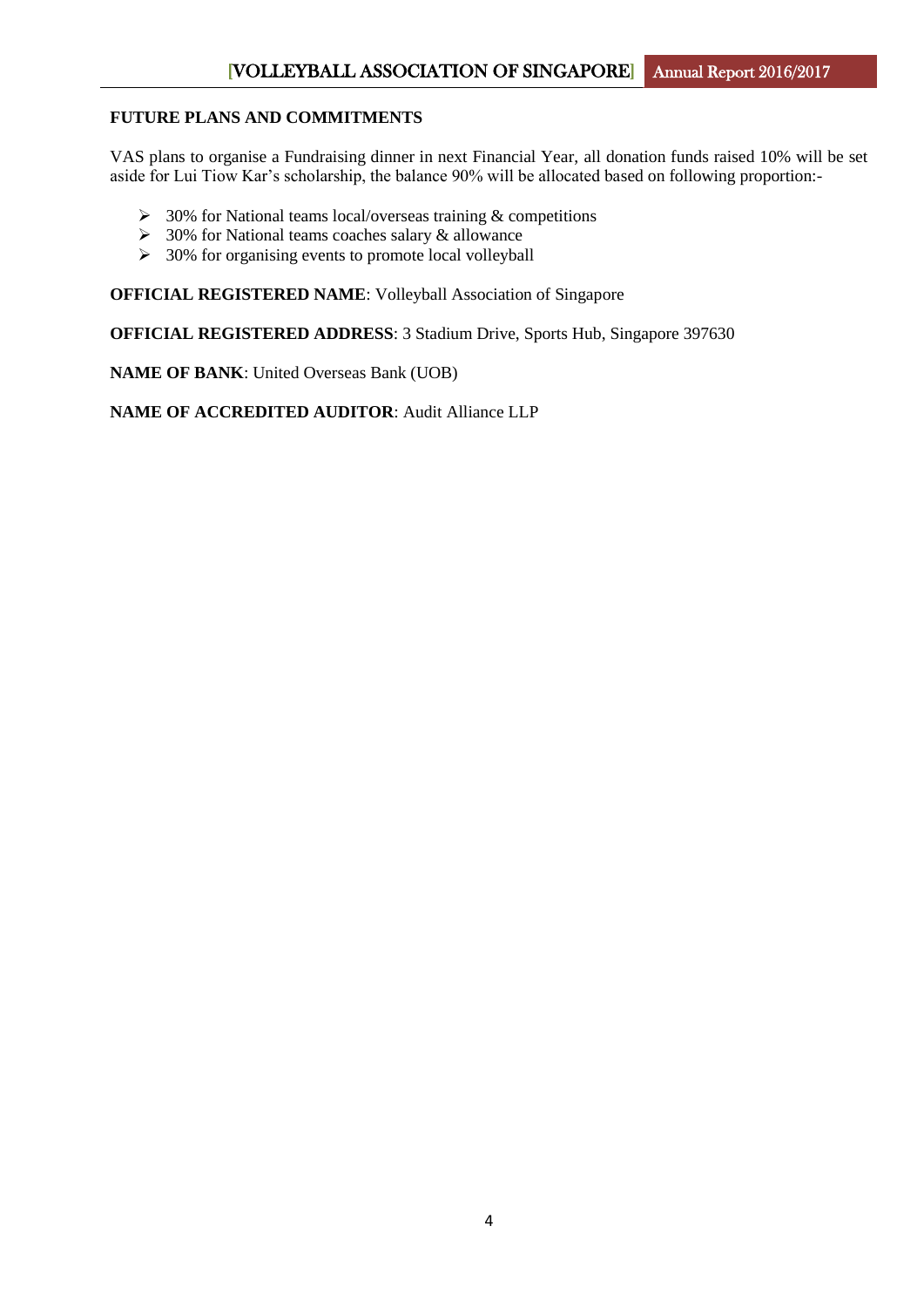## **VAS PARTNERS, SPONSORS & DONORS**

#### **SPONSORS**

#### **SPORT SINGAPORE**

A statutory board of the Ministry of Culture, Community and Youth, is the main funding body and partner for Volleyball Association of Singapore.

#### **MOLTEN SINGAPORE - via PACIFIC SPORTS PTE LTD**

Molten is moving in a new direction - one fueled by the will to grow our own brands, to deepen our own sales network, and to strengthen our position as the world's leading ball and sports equipment manufacturer. Guided by the Molten brand statement, FOR THE REAL GAME, we continue to combine innovative technology and superior craftsmanship to make products of impeccable quality. We also firmly believe that realising our commitment to the real game will help grow the sports industry as a whole.

Molten Singapore has been the Official Equipment Sponsor for VAS since 2013.

#### **MIZUNO SINGAPORE**

Mizuno Corporation is a Japanese sports equipment and sportswear company, founded in Osaka in 1906 by Rihachi Mizuno. Today, Mizuno is a global corporation which makes a wide variety of sports equipment and sportswear, for golf, football, baseball, volleyball, running, rugby, skiing, athletics etc.

Mizuno Singapore has been the Official Attire Sponsor for VAS since 2014.

## **VAS COUNCIL**

| President                             | $(2014 - 2018)$ |
|---------------------------------------|-----------------|
| Deputy President                      | $(2014 - 2018)$ |
| Vice President - Official Development | $(2015 - 2018)$ |
| Vice President - High Participation   | $(2014 - 2017)$ |
| Secretary - General                   | $(2012 - 2018)$ |
| Treasurer                             | $(2014 - 2018)$ |
| <b>Assistant Treasurer</b>            | $(2016 - 2018)$ |
| Council Member - Youth Development    | $(2016 - 2018)$ |
| Council Member – Beach Development    | $(2016 - 2018)$ |
|                                       |                 |

## **VAS BEACH SUB-COMMITTEE**

Mr Teo Chiek Shan Mr Toh Chee Keong Mr Tan Kok Peng Brian Mr Su Sun Zheng Jonas Mr Lim Poh Soon Mr Chen Hong Ping Ms Yip Wai Man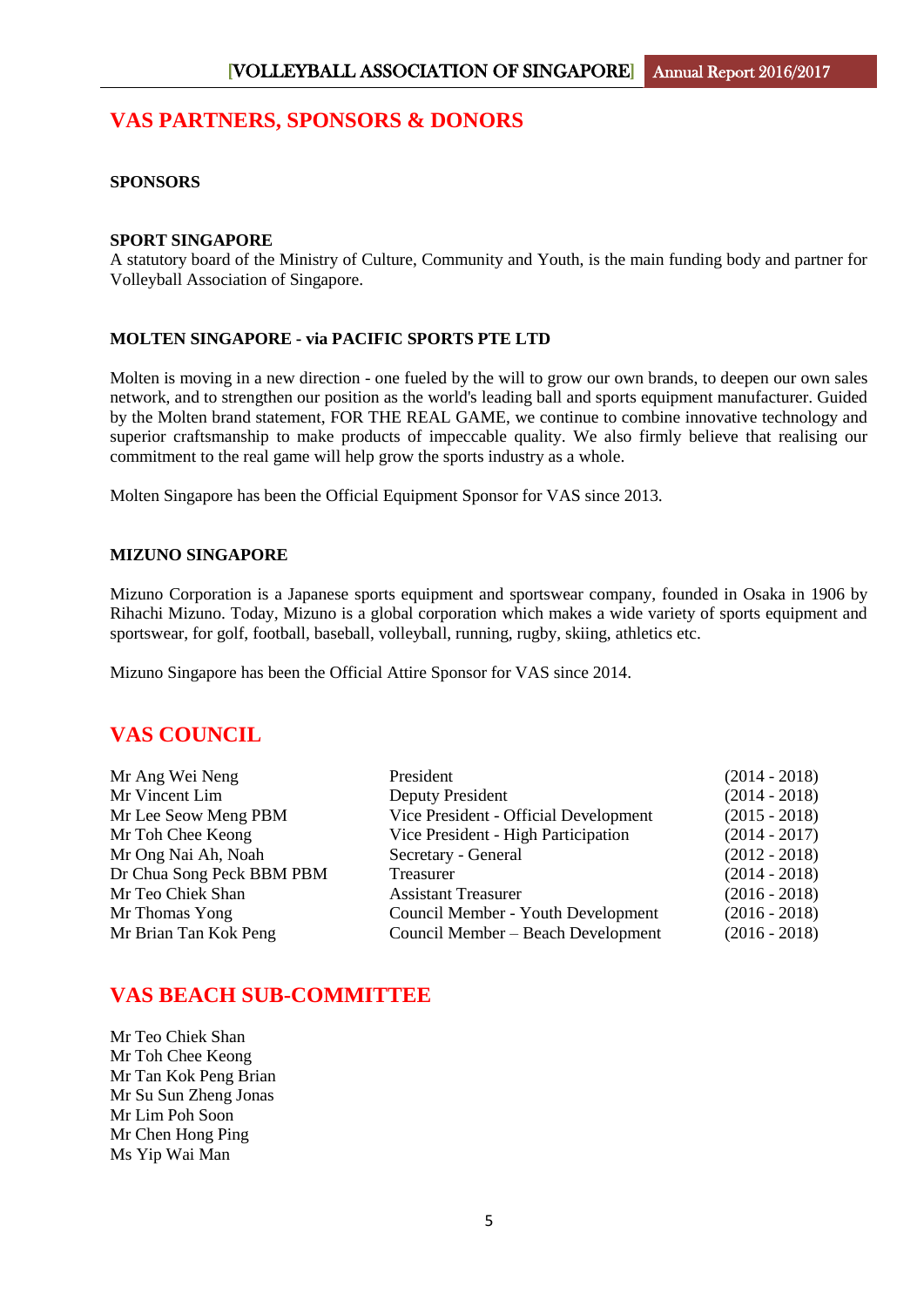# **VAS NATIONAL COACHES**

## Indoor Volleyball

| Mr Narita Akihiko | Head Coach (National Men & Women Teams)        |
|-------------------|------------------------------------------------|
| Ms Teo Siew Lan   | <b>Assistant Coach (National Men Teams)</b>    |
| Mr Lee Long Yeh   | <b>Assistant Coach (National Men Teams)</b>    |
| Mr Ong Teck Boon  | <b>Assistant Coach (National Women Team)</b>   |
| Mr Ng Peng Cheow  | <b>Assistant Coach (National Women Team)</b>   |
| Ms Ang Yu Jing    | Team Statistician (National Men & Women Teams) |

# Beach Volleyball

| Mr Dean Martin                                         | Head Coach (Men & Women Beach Volleyball Teams)                                                                                                          |
|--------------------------------------------------------|----------------------------------------------------------------------------------------------------------------------------------------------------------|
| Mr Teo Chiek Shan                                      | Assistant Coach (Men & Women Beach Volleyball Teams)                                                                                                     |
| Mr Lim Poh Soon<br>Mr Chen Hong Ping<br>Ms Yip Wai Man | <b>Assistant Coach (Youth Development Teams)</b><br><b>Assistant Coach (Youth Development Teams)</b><br><b>Assistant Coach (Youth Development Teams)</b> |

## **VAS CORPORATE MEMBERS**

Total: 16 Corporate Members

- 
- **HEW**
- International Kakis
- JRT Sports
- MMC
- Nanyang Technological Management
- → Hwa Chong Alumni Association<br>
→ HEW<br>
→ International Kakis<br>
→ IRT Sports<br>
→ MMC<br>
→ Nanyang Technological Manager<br>
→ National University of Singapore<br>
→ Pro Volleyball Academy<br>
→ Police Sports Association<br>
→ Republic Pol National University of Singapore
- Pro Volleyball Academy
- Police Sports Association
- Republic Polytechnic
- Seh-Chuan-ShuQun Alumni Association
- 
- Temasek Polytechnic
- → Singapore Polytechnic<br>
→ Temasek Polytechnic<br>
→ United World College<br>
→ Volley Sports<br>
→ Y2 Achievers Pte Ltd United World College of South East Asia
- Volley Sports
- Y2 Achievers Pte Ltd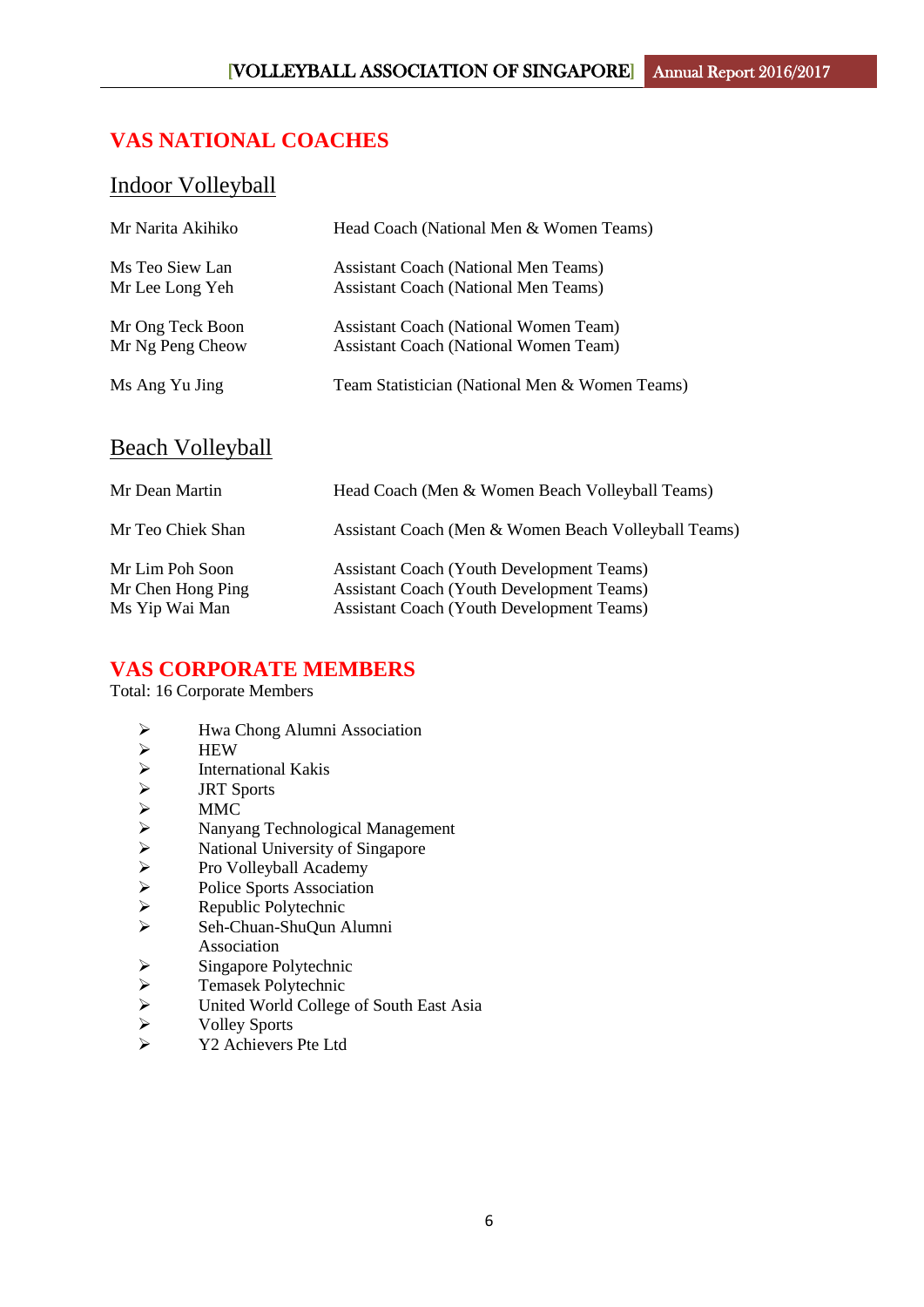# **VAS SCORER VOCATIONAL MEMBERS**

Total: 21 Scorer Vocational Members

| ➤                     | Allaster Soh Zhan Wai   |   | Lee Miao Wen          |
|-----------------------|-------------------------|---|-----------------------|
| $\blacktriangleright$ | Chua Ming Yang, Malcolm |   | Lee Zhi Ying          |
| ↘                     | Cheah Wan Fang, Jacelyn |   | Michelle Ng Qiu Ting  |
| $\blacktriangleright$ | Doris Lim Hui Min       | ⋗ | Melinda Chan Yong Ern |
| $\blacktriangleright$ | Erlene Liam Ling Er     |   | Natasha Seow Wei Lin  |
| $\blacktriangleright$ | Goh Zhong Ying Kayvis   |   | Pang Min Hui, Winnie  |
| $\blacktriangleright$ | Heng You Guang, Kelvin  | ⋗ | Rachel Poh Lu Zhen    |
| $\blacktriangleright$ | Ho Qi Hui               | ⋗ | Rachel Lee Jing Yi    |
| $\blacktriangleright$ | Judy Koh Ru Yi          |   | Serene Lim Yin Cheng  |
| ➤                     | Liau Mei Jun, Dorcas    | ↘ | Toh Cheng Yee         |

Lim Yi Xuan

# **VAS VOCATIONAL MEMBERS**

Total: 74 Vocational Members

| $\blacktriangleright$ | Ang Kwan Meng               | $\blacktriangleright$      | Low Ho Peng            |
|-----------------------|-----------------------------|----------------------------|------------------------|
| $\blacktriangleright$ | Ang Swee Aun                | $\blacktriangleright$      | Marigrace Orencia Dino |
|                       | Ang Wee Ling Jesley         | $\blacktriangleright$      | Nelson Quek Li Hao     |
| $\blacktriangleright$ | Ang Wee Seng                | $\blacktriangleright$      | Ng Chee Hoe            |
| $\blacktriangleright$ | Chan Chi Yiu                |                            | Ng Guan Heng           |
|                       | Chang Kok Whye Victor       |                            | Ng Kok Hua             |
|                       | Chen Hong Ping              |                            | Ng Peng Cheow          |
|                       | Cheong Peng Chin Winson     |                            | Ng Yun Kwang           |
|                       | Chew Lai Yien, Dorothy      |                            | Nicholas Yap Mu Qin    |
|                       | <b>Chng Swee Chee Swiss</b> |                            | Oh Jian Cheng          |
|                       | Chow Lai Chuen Desmond      |                            | Ong Chu Li Ernest      |
|                       | Chong Choon Keat            |                            | Ong Lok Heng           |
|                       | Dino Arnaldo Galagate       |                            | Ong Teck Boon          |
|                       | Fong Jing Yang              |                            | Phang Heng Guan Jason  |
|                       | Goh Yong Kwang              |                            | Poh Chee Peng          |
| メプスプレンタンプンプンプンプン      | Hendry Tjandra              |                            | Ryan Ling Chin Chye    |
|                       | Heng Lihan                  |                            | Sebastian Ong          |
|                       | Ho Yen Kwong, Jacky         |                            | Seet Kai Bing Shandy   |
|                       | Hoe Kam Nyun Walter         |                            | Sim Kai Xuan Rena      |
|                       | Jeric Lee Lip Hong          |                            | Soh Chee Boon Andy     |
|                       | Kheng Chu Yian Jimmy        |                            | Soh Mui Hong           |
|                       | Koh Choon Moh Frank         |                            | Su Sun Zheng Jonas     |
|                       | Koh Geok Soon               |                            | Tan Jee Ngee John      |
|                       | Lau Chun Tee                |                            | Tan Kok Peng Brian     |
|                       | Lee Chin Seng               |                            | Tan Wee Ang            |
| $\lambda$ $\lambda$   | Lee Long Yeh                |                            | Teo Chiek Shan         |
|                       | Lee Pei Mian                |                            | Teo Siew Lan           |
| $\blacktriangleright$ | Lee Seow Meng               |                            | Teo Teck Huat Jerry    |
| $\blacktriangleright$ | Lee Wei Leong               |                            | Toh Shan Zhen          |
| $\blacktriangleright$ | Lee Wen Hwee Eric           |                            | Wong Chee Yong Samuel  |
| $\blacktriangleright$ | Leow Si Min Elise           |                            | Wong Fong Siang Leon   |
| $\blacktriangleright$ | Lim Ann Hin Moses           |                            | Wong Kia Yuan          |
| $\blacktriangleright$ | Lim Han Ling                |                            | Wong Tick Woon Kenett  |
| $\blacktriangleright$ | Lim Poh Soon                | ひんひんひんひんひんひんひんひんひんしんしんひんしん | Woo Kok Onn            |
| $\blacktriangleright$ | Lim Puay Hwee               |                            | Yeo Koon Joo Alvin     |
| $\blacktriangleright$ | Lim Shu Yu Joelle           | $\blacktriangleright$      | Yip Wai Mun            |
| $\blacktriangleright$ | Lim Zi Yang Ivan            |                            |                        |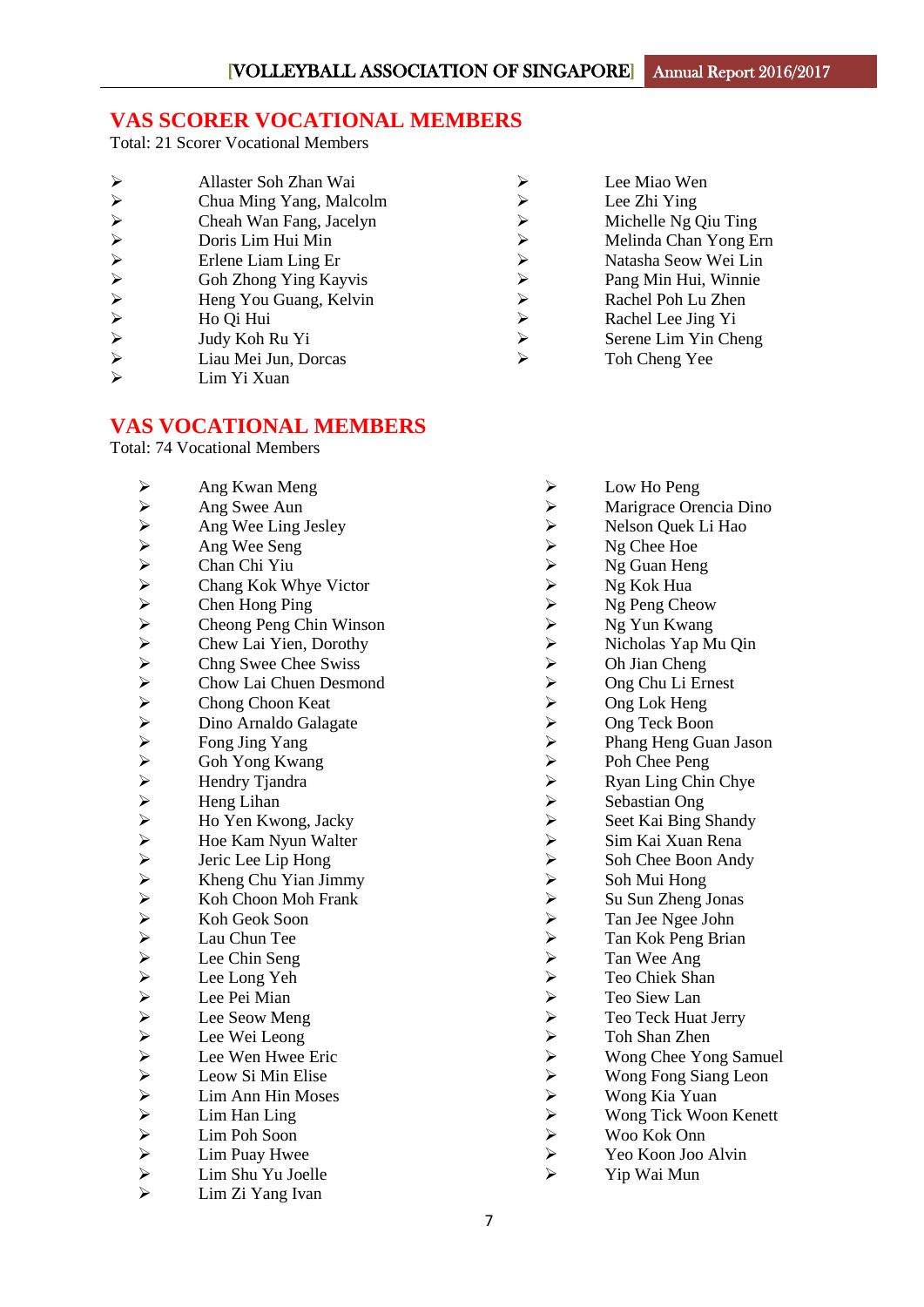# **VAS HIGH PARTICIPATION (HPA) - INDOOR**

### **VAS VCM CUP 2016**

BASIC STATISTICS Competition dates - 30th April to 15th May 2016 Participating teams - 6 Men Teams & 6 Women Teams Tournament Venue - Hougang Sports Hall

MEN Top 3 Teams Champion - Team ASEAN University Games (AUG) 1 st Runner-up – Team SPAIKO 2<sup>nd</sup> Runner-up – Team Volley Sports

WOMEN Top 3 Teams Champion - Team Volley Sports 1 st Runner-up – Team JRT 2<sup>nd</sup> Runner-up – Team United Force Volleyball Club

## **VAS NATIONAL JUNIOR UNDER14 VOLLEYBALL CHAMPIONSHIP 2016**

BASIC STATISTICS Competition dates -  $9<sup>th</sup>$  to  $12<sup>th</sup>$  June 2016 Participating teams - 8 Girls Teams Tournament Venue - Hougang Sports Hall

Remarks The Boys category was cancelled due to insufficient participating teams

## **SINGAPORE YOUTH OLYMPIC FESTIVAL (SYOF) 2016**

Organised in partnership with the Singapore National Olympic Council, this festival of sports is targeted at under18 youths across the nation.

BASIC STATISTICS – Under 18 Competition dates -  $22<sup>nd</sup>$  to  $26<sup>th</sup>$  June 2016 Participating Teams - 12 Boys Teams & 6 Girls Teams - Jurong West Sports Hall

BASIC STATISTICS – Under 14 Competition dates -  $22<sup>nd</sup>$  to  $26<sup>th</sup>$  June 2016 Participating Teams - 8 Boys Teams & 6 Girls Teams - Jurong West Sports Hall

#### **NSC ASSOCIATES PAC-VAS NATIONAL VOLLEYBALL OPEN CHAMPIONSHIP 2016**

#### BASIC STATISTICS

- 15th September to 13th November 2016
- 30 Men Teams & 18 Women Teams
- Hougang Sports Hall, Singapore American School
- Finals @ Woodlands Sports Hall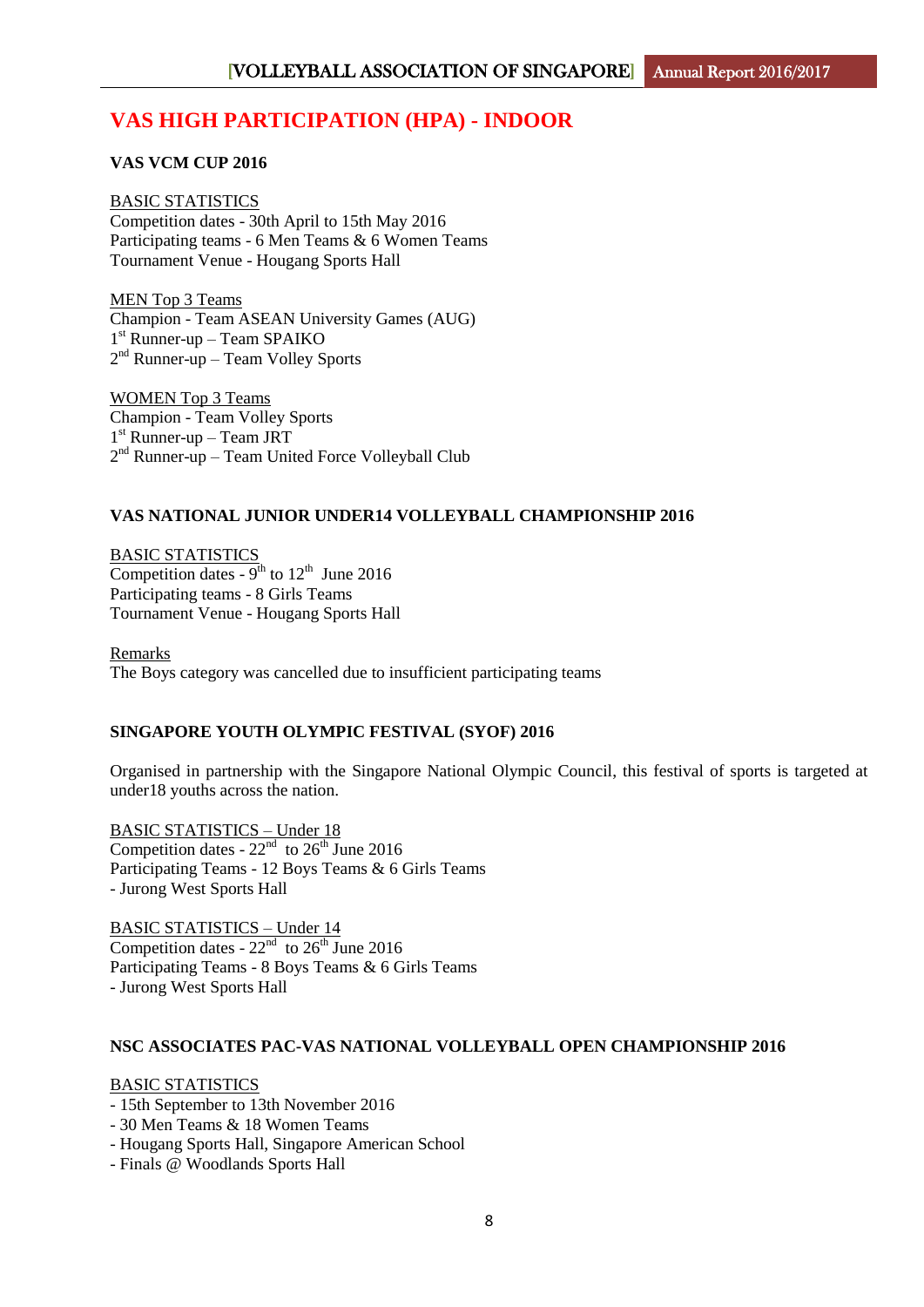MEN Top 4 Teams Champion – Team IK 1st Runner Up – Team MMC 2nd Runner Up – Team Volley Sport I 3rd Runner Up – Team ORD

WOMEN Top 4 Teams Champion - Team NT 1st Runner Up – Team GOLD 2nd Runner Up – JRT Team I 3rd Runner Up - Team Volley Sport I

## **STAR FURNITURE-VAS UNDER-16 NATIONAL JUNIOR VOLLEYBALL CHAMPIONSHIP 2016**

BASIC STATISTICS Competition dates -  $14^{th}$  to  $19^{th}$  November 2016 Total Participating Teams - 13 Boys Teams & 20 Girls Teams Competition Venue – Jurong West Sports Hall

#### **VAS MASTERS CUP 2017**

BASIC STATISTICS Competition dates -  $5<sup>th</sup>$  to  $17<sup>th</sup>$  March 2017 Total Participating Teams – 10 Men's teams Competition Venue – Hougang Sports Hall

MEN Top 3 Teams Champion - Team GD 1 st Runner-up – Taman Jurong Team A 2 nd Runner-up – Taman Jurong Team b

# **VAS HIGH PARTICIPATION (HPA) - BEACH**

## **VAS UNDER-23 BEACH VOLLEYBALL OPEN 2016**

BASIC STATISTICS Competition dates -  $21<sup>st</sup>$  &  $22<sup>nd</sup>$  May 2016 Participating teams - 12 Men Teams & 8 Women Teams Tournament Venue - Yio Chu Kang Beach Volleyball Courts

MEN Top 3 Teams Champion - Peijie & Mark 1 st Runner-up – Temasek Polytechnic  $2<sup>nd</sup>$  Runner-up – HKG-MK

WOMEN Top 3 Teams Champion - Kilani & Weiyu 1 st Runner-up – Team Rainbow Unicorns 2 nd Runner-up – Team Lokahi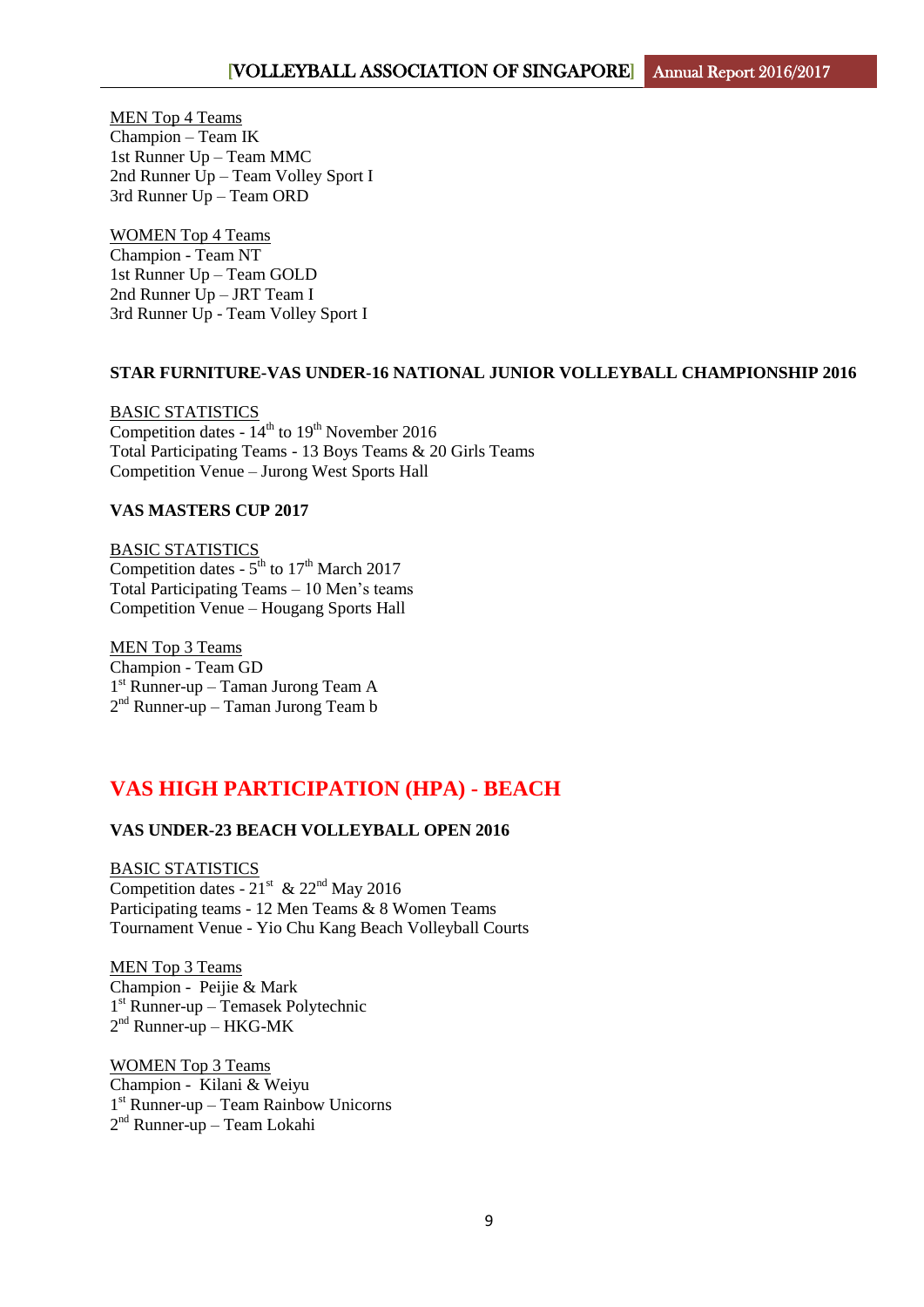#### **VAS SINGAPORE BEACH TOUR-LEG-2 2 016**

BASIC STATISTICS Competition dates  $-28^{th}$  &  $29^{th}$  May 2016 Participating teams - 21 Men Teams & 19 Women Teams Tournament Venue - Yio Chu Kang Beach Volleyball Courts

MEN Top 3 Teams Champion - Jayvis and Eden 1 st Runner-up – Team SNL 2<sup>nd</sup> Runner-up – Team DNM

WOMEN Top 3 Teams Champion - Team YUKI 1 st Runner-up – Team HKGiAy  $2<sup>nd</sup>$  Runner-up – Team ENR

#### **HOCK SENG HENG-VAS SINGAPORE BEACH TOUR-LEG-3 2016**

BASIC STATISTICS Competition dates  $-3^{\text{rd}}$  & 4<sup>th</sup> Sep 2016 Participating teams - 25 Men Teams & 18 Women Teams Tournament Venue – Sentosa Siloso Beach

MEN Top 3 Teams Champion - Team MAS 1 st Runner-up – Team MNP 2<sup>nd</sup> Runner-up – Team YAG

WOMEN Top 3 Teams Champion - Team YUKI 1 st Runner-up – Team GNE 2<sup>nd</sup> Runner-up – Team WNR

#### **SENTOSA-VAS SUNS OUT 19 & BELOW BEACH VOLLEYBALL 2017**

BASIC STATISTICS Competition dates  $-19^{th}$  March 2017 Participating teams - 5 Boys Teams & 10 Girls Teams Tournament Venue – Sentosa Siloso Beach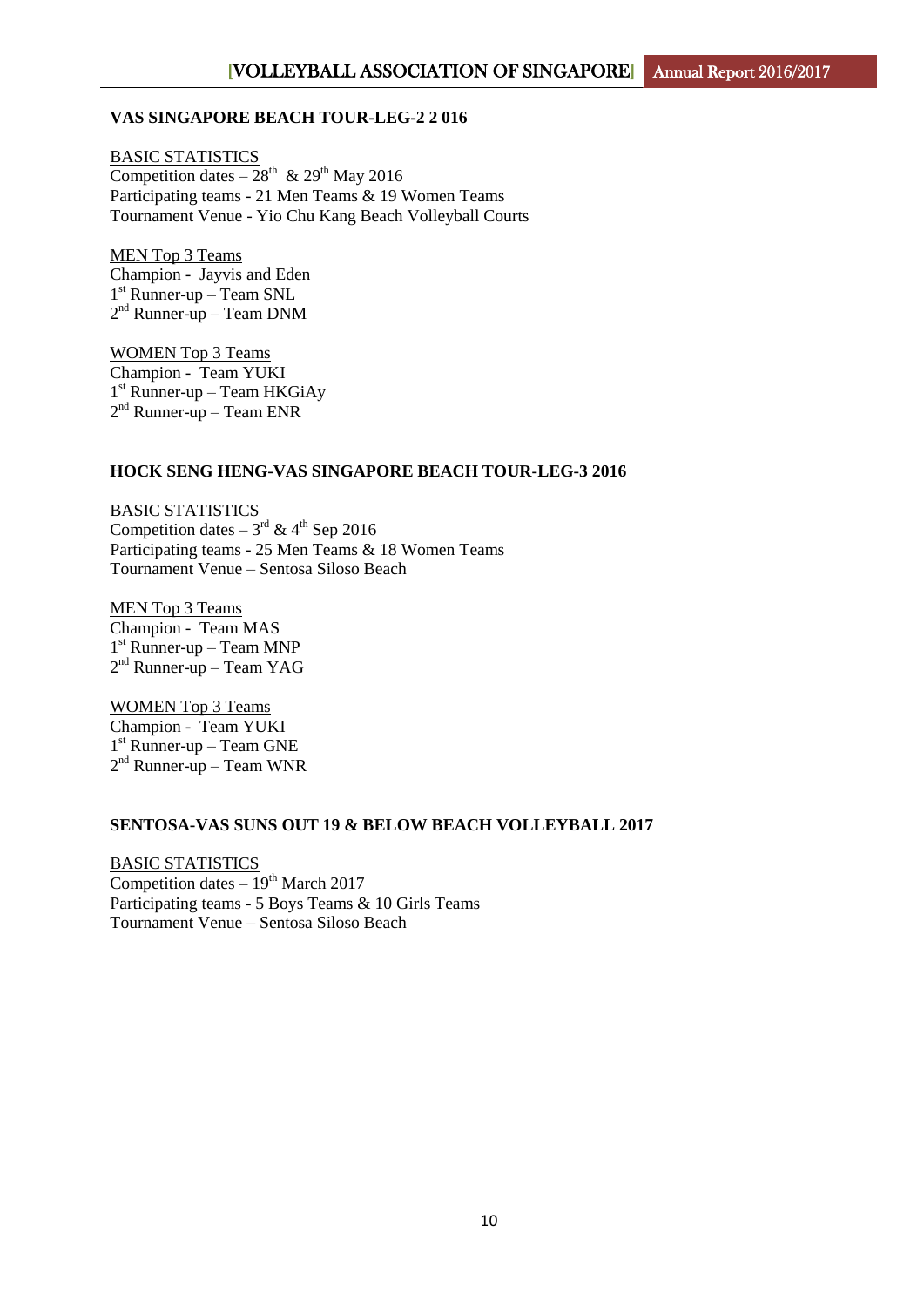| <b>Rank</b>              | <b>Names</b>                     | <b>VAS BVB</b><br><b>Open 2015</b><br>(25th Oct<br>2015) | VAS Leg 1 @<br><b>Sports Hub</b><br>2016<br>(27th March<br>2016) | <b>Total Ranking</b><br><b>Points</b><br>(as of 27th<br><b>March 2016)</b> |
|--------------------------|----------------------------------|----------------------------------------------------------|------------------------------------------------------------------|----------------------------------------------------------------------------|
| $\leftrightarrow$        | Mark Leong                       | 120                                                      | 60                                                               | 180                                                                        |
| $\overline{\mathcal{A}}$ | Rafi Asruki Bin Nordin           | 60                                                       | 90                                                               | 150                                                                        |
| Ζ                        | Maksim Leonov                    | 50                                                       | 80                                                               | 130                                                                        |
| $\overline{\mathcal{A}}$ | David McKenzie                   | $\boldsymbol{0}$                                         | 120                                                              | 120                                                                        |
| Ζ                        | Itabushi Masato                  | $\boldsymbol{0}$                                         | 120                                                              | 120                                                                        |
| $\overline{\Delta}$      | Ng Zheng Rui                     | 120                                                      | $\overline{0}$                                                   | 120                                                                        |
| $\overline{\mathcal{A}}$ | Hoe Guo Feng                     | 50                                                       | 60                                                               | 110                                                                        |
| $\overline{\mathcal{A}}$ | Lin Yi Ming                      | 50                                                       | 60                                                               | 110                                                                        |
| Ν                        | Bernard Seet Wei Han             | 100                                                      | $\mathbf{0}$                                                     | 100                                                                        |
| $\overline{\mathcal{A}}$ | Darryl Ng                        | 50                                                       | 50                                                               | 100                                                                        |
| Ν                        | Goh Teng Kuan Melvin             | 100                                                      | $\mathbf{0}$                                                     | 100                                                                        |
| $\overline{\mathcal{A}}$ | Javier Tang                      | 50                                                       | 50                                                               | 100                                                                        |
| $\overline{\phantom{a}}$ | Mohd Aizzat                      | $\boldsymbol{0}$                                         | 100                                                              | 100                                                                        |
|                          | Raja Nazmi Saifuddin             | $\overline{0}$                                           | 100                                                              | 100                                                                        |
| Ν                        | Chan Chi Yiu                     | 40                                                       | 50                                                               | 90                                                                         |
| $\overline{\Delta}$      | Ku Hin Ting, Kazif               | 90                                                       | $\mathbf{0}$                                                     | 90                                                                         |
| N                        | Li Yat Tung                      | 90                                                       | $\mathbf{0}$                                                     | 90                                                                         |
| $\equiv$                 | Mohamad Fitri Bin Salim          | $\mathbf{0}$                                             | 90                                                               | 90                                                                         |
| Ν                        | Cheung Chek Hong, Henry          | 80                                                       | $\mathbf{0}$                                                     | 80                                                                         |
| $\overline{\Delta}$      | Chung Shing Fai, Rex             | 80                                                       | $\overline{0}$                                                   | 80                                                                         |
|                          | Georges-Edouard Negre            | $\mathbf{0}$                                             | 80                                                               | 80                                                                         |
| Ν                        | Ahmad Shafwan Bin Ahmad Zulkifli | 60                                                       | $\mathbf{0}$                                                     | 60                                                                         |
|                          | Daryl Lee Yi Rong                | $\mathbf{0}$                                             | 60                                                               | 60                                                                         |
| Ν                        | George Michael Obedencia Tampon  | 60                                                       | $\overline{0}$                                                   | 60                                                                         |
|                          | Goh Ker Han Ronald               | $\Omega$                                                 | 60                                                               | 60                                                                         |
| Ν                        | Iskren Ognyanov Cekov            | 60                                                       | $\mathbf{0}$                                                     | 60                                                                         |
| Δ                        | Jiang RuiMing                    | 60                                                       | $\boldsymbol{0}$                                                 | 60                                                                         |
| Ν                        | Lim Song Chin                    | 60                                                       | $\overline{0}$                                                   | 60                                                                         |
|                          | Mark Shen Fan Yang               | $\mathbf{0}$                                             | 60                                                               | 60                                                                         |
| $\overline{\mathsf{N}}$  | Nils Anton Berglund              | 60                                                       | $\overline{0}$                                                   | 60                                                                         |
|                          | <b>Tan Daniel</b>                | $\boldsymbol{0}$                                         | 60                                                               | 60                                                                         |
| $\overline{\Delta}$      | Tan Wei Chong                    | 60                                                       | $\overline{0}$                                                   | 60                                                                         |
|                          | Wayne Tan Zhong Wei              | $\boldsymbol{0}$                                         | 60                                                               | 60                                                                         |
| $\mathbf{N}$             | Alessio Romeni                   | 50                                                       | $\boldsymbol{0}$                                                 | 50                                                                         |
|                          | Dennis Lim Kok Hui               | $\boldsymbol{0}$                                         | 50                                                               | 50                                                                         |
| L.                       | Dogliotti Fabio Davide           | $\boldsymbol{0}$                                         | 50                                                               | 50                                                                         |
| N                        | Khor Chai Seng                   | 50                                                       | $\boldsymbol{0}$                                                 | 50                                                                         |
| ÷.                       | Nguyen Phan Linh                 | $\boldsymbol{0}$                                         | 50                                                               | 50                                                                         |
| $\overline{\phantom{a}}$ | Sean Lim                         | $\boldsymbol{0}$                                         | 50                                                               | 50                                                                         |
| $\overline{\mathsf{N}}$  | Tee Wei Boon Eric                | 50                                                       | $\boldsymbol{0}$                                                 | 50                                                                         |
|                          | Wilson Peh                       | $\mathbf{0}$                                             | 50                                                               | 50                                                                         |
|                          | Allaster Soh Zhan Wei            | 40                                                       | $\mathbf{0}$                                                     | 40                                                                         |
|                          | Goh Yang Hong                    | 40                                                       | $\boldsymbol{0}$                                                 | 40                                                                         |
|                          | <b>Jens Ponnet</b>               | 40                                                       | $\boldsymbol{0}$                                                 | 40                                                                         |
|                          | Keane Teoh                       | 40                                                       | $\boldsymbol{0}$                                                 | 40                                                                         |
|                          | Ng Yun Kwang                     | 40                                                       | $\boldsymbol{0}$                                                 | 40                                                                         |
| $\overline{\phantom{a}}$ | Stefano Tamborriello             | 40                                                       | $\boldsymbol{0}$                                                 | 40                                                                         |
| $\blacksquare$           | Tay Chien Bin                    | 40                                                       | $\boldsymbol{0}$                                                 | 40                                                                         |
|                          | Alecz Chan Xian He               | 20                                                       | $\boldsymbol{0}$                                                 | 20                                                                         |
|                          | Lim Ting Feng                    | 20                                                       | $\boldsymbol{0}$                                                 | 20                                                                         |

**VAS Beach Volleyball - Ranking Points Men Team**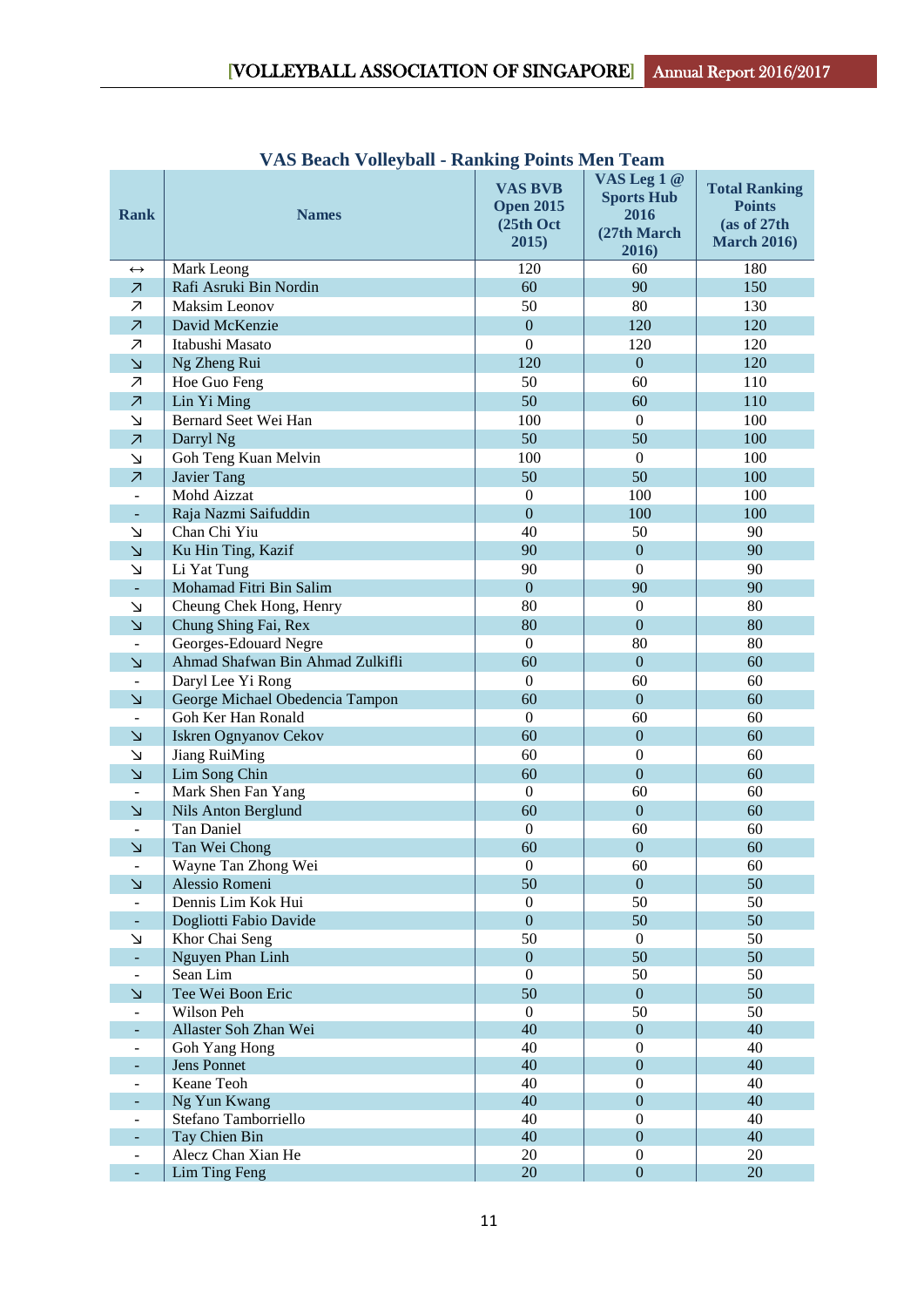| <b>Rank</b>                   | <b>Names</b>                          | <b>VAS BVB</b><br><b>Open 2015</b><br>(25th Oct<br>2015) | VAS Leg 1 @<br><b>Sports Hub</b><br>2016<br>(27th March<br>2016) | <b>Total Ranking</b><br><b>Points</b><br>(as of 27th<br><b>March 2016)</b> |
|-------------------------------|---------------------------------------|----------------------------------------------------------|------------------------------------------------------------------|----------------------------------------------------------------------------|
| $\leftrightarrow$             | Huang Zi Hui                          | 120                                                      | 120                                                              | 240                                                                        |
| $\leftrightarrow$             | Sai Feng Hui                          | 120                                                      | 120                                                              | 240                                                                        |
| $\leftrightarrow$             | Kelly Sim Soh                         | 100                                                      | 90                                                               | 190                                                                        |
| $\leftrightarrow$             | Yip Wai Man                           | 100                                                      | 90                                                               | 190                                                                        |
| $\overline{\mathcal{A}}$      | Grace Seet Ching Yi                   | 60                                                       | 80                                                               | 140                                                                        |
| $\overline{\mathcal{A}}$      | Tan Hui Min Michelle                  | 50                                                       | 80                                                               | 130                                                                        |
| $\leftrightarrow$             | Gladys Lee                            | 60                                                       | 60                                                               | 120                                                                        |
| $\overline{\mathcal{A}}$      | Amelia Lee                            | 50                                                       | 60                                                               | 110                                                                        |
| $\overline{\phantom{a}}$      | Jolyn Choo Luo Ying                   | 50                                                       | 60                                                               | 110                                                                        |
| $\Delta$                      | Lee Sau Hoon                          | 60                                                       | 50                                                               | 110                                                                        |
| $\overline{\phantom{a}}$      | Pan Chu Chu                           | 50                                                       | 60                                                               | 110                                                                        |
| $\overline{\mathcal{A}}$      | Kilani Daane                          | 40                                                       | 60                                                               | 100                                                                        |
|                               | Tan Chiew Lee Ally                    | $\boldsymbol{0}$                                         | 100                                                              | 100                                                                        |
| $\overline{\phantom{0}}$      | Wong Sin Yin                          | $\boldsymbol{0}$                                         | 100                                                              | 100                                                                        |
| צ                             | Chau Kin Ting                         | 90                                                       | $\boldsymbol{0}$                                                 | 90                                                                         |
| Ν                             | Cheung Si Nga                         | 90                                                       | $\boldsymbol{0}$                                                 | 90                                                                         |
| N                             | Charmaine Wong Min Hui                | 80                                                       | $\boldsymbol{0}$                                                 | 80                                                                         |
| $\Delta$                      | Ong Wei Yu                            | 80                                                       | $\mathbf{0}$                                                     | 80                                                                         |
| N                             | Chan Chau Wing Yumi                   | 60                                                       | $\boldsymbol{0}$                                                 | 60                                                                         |
| $\overline{\phantom{a}}$      | Chan Tin Wing                         | $\boldsymbol{0}$                                         | 60                                                               | 60                                                                         |
|                               | Delphine Sim                          | $\boldsymbol{0}$                                         | 60                                                               | 60                                                                         |
| Δ                             | Eliza Chong Hui Hui                   | 60                                                       | $\boldsymbol{0}$                                                 | 60                                                                         |
| ٠                             | Jesselyn Johnston                     | $\mathbf{0}$                                             | 60                                                               | 60                                                                         |
| צ                             | Jocelyn Woo                           | 60                                                       | $\boldsymbol{0}$                                                 | 60                                                                         |
| N                             | Wu Shu Qin                            | 60                                                       | $\boldsymbol{0}$                                                 | 60                                                                         |
| Δ                             | Zoe Seet Ching Ya                     | 60                                                       | $\boldsymbol{0}$                                                 | 60                                                                         |
|                               | Elizabeth Salazar                     | 50                                                       | $\boldsymbol{0}$                                                 | 50                                                                         |
| $\overline{\phantom{a}}$      | Jiang Chen                            | 50                                                       | $\boldsymbol{0}$                                                 | 50                                                                         |
|                               | Joelle Lim Shu Yu                     | 50                                                       | $\boldsymbol{0}$                                                 | 50                                                                         |
| $\overline{\phantom{0}}$      | Seah Lynn                             | 50                                                       | $\overline{0}$                                                   | 50                                                                         |
|                               | Tan Hwee Tee Evangeline               | $\boldsymbol{0}$                                         | 50                                                               | 50                                                                         |
| $\overline{\phantom{a}}$      | <b>Celine Collette</b>                | 40                                                       | $\boldsymbol{0}$                                                 | 40                                                                         |
| ٠                             | Lau Ee Shan                           | 40                                                       | $\boldsymbol{0}$                                                 | 40                                                                         |
| $\overline{\phantom{a}}$      | Lau Yue Ting Rachel                   | 40                                                       | $\boldsymbol{0}$                                                 | 40                                                                         |
|                               | Lee Jie-Ying Jasmine                  | 40                                                       | $\boldsymbol{0}$                                                 | 40                                                                         |
| $\overline{\phantom{a}}$      | Liu Yiling Elaine                     | 40<br>40                                                 | $\mathbf{0}$<br>$\overline{0}$                                   | 40<br>40                                                                   |
|                               | Mathilde Dhalluin<br>Ryleigh Van Neck | 40                                                       | $\boldsymbol{0}$                                                 | 40                                                                         |
|                               | Lim Li Xuan                           | 20                                                       | $\boldsymbol{0}$                                                 | 20                                                                         |
| ٠<br>$\overline{\phantom{0}}$ | Natasha Anderson                      | $20\,$                                                   | $\boldsymbol{0}$                                                 | 20                                                                         |
|                               | Cassandra Tay Hui Min                 | $\boldsymbol{0}$                                         | $\overline{0}$                                                   | $\overline{0}$                                                             |
|                               | Sheila Chung Hwee Hwee                | $\boldsymbol{0}$                                         | $\boldsymbol{0}$                                                 | $\boldsymbol{0}$                                                           |

## **VAS Beach Volleyball - Ranking Points Women Team**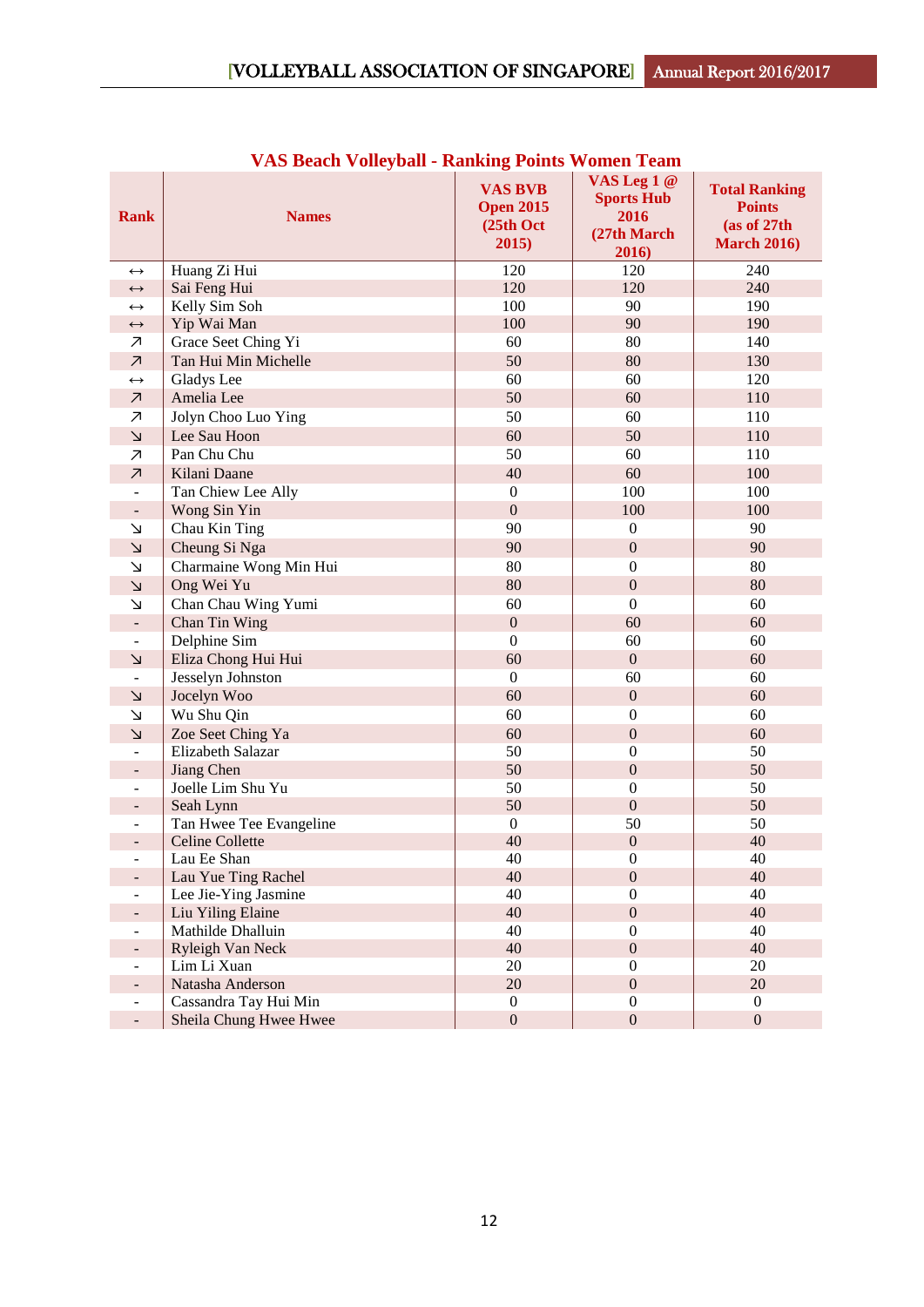# **VAS HIGH PERFORMANCE – INDOOR**

## **INDOOR MEN NATIONAL TRAINING SQUAD**

- Ajay Singh Shararill
- Chow Min Feng
- Daryl Lee Yi Rong
- Edward Lai Wen Chuan
- Eng Sin Hao
- Jolyon Lee Kim Shing
- Kingsley Tay Zi Hao
- Lim Xuan Zheng
- Louis Tong Sam Sien
- Maquir Ong
- Nicholas Kim
- Peter Lee Yi Kiong
- Ronald Goh Ker Han
- Tian Seet Khuen
- Travis Ang Jin Yuan

## **INDOOR WOMEN NATIONAL TRAINING SQUAD**

- Cecilia Vanessa Ong Hui Yi
- Claudia Tan Yu Xuan
- Ethel Kang Hui Qing
- Grace Seet Ching Yi
- Jacqueline Phua Si Yi
- Joelle Lim Shu Yu
- Lim Chien Wen Jody
- Lee Pei Ying
- Marylyn Yeo Qian Lin
- Michelle Tan Hui Min
- Natalie Lum Chee Shuan
- Ng Jian Ping
- Ow Siew Jin
- Priscilla Kee Yu Tong
- Quek Soo Teng
- Samantha Tan Yi Fen
- Tang Kim Choo
- Vanessa Kow Wei Fang
- Vivien Tan Yi Zhen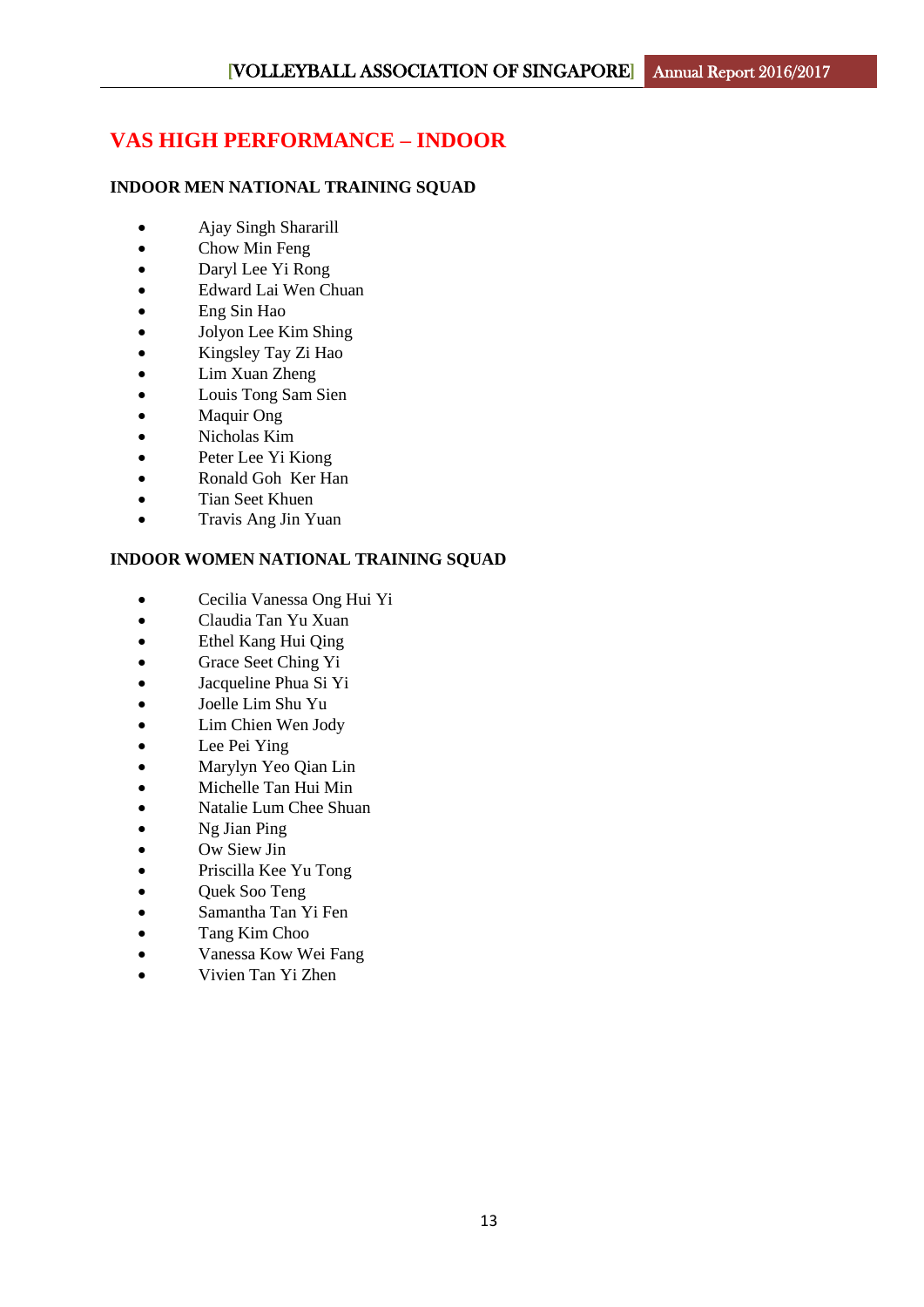### **INDOOR VOLLEYBALL LOCAL/OVERSEAS TRAINING/COMPETITIONS**

#### **NATIONAL MEN TEAM**

> MBSA MIZUNO INT'L VB CHAMPIONSHIP MAYOR CUP IN KL @ MALAYSIA 8<sup>th</sup> March to 13<sup>th</sup> March 2017

#### **NATIONAL WOMEN TEAM**

- NATIONAL INT'L WOMEN'S INVITATIONAL GAMES 2017 5<sup>th</sup> January to 9<sup>th</sup> January 2017
- OVERSEAS TRAINING CAMP @ THAILAND  $25<sup>th</sup>$  March to  $1<sup>st</sup>$  April 2017
- $\triangleright$  LOCAL IN-HOUSE TRAINING CAMP 19<sup>th</sup> December to 23<sup>rd</sup> December 2016

#### **YOUTH BOYS TEAM**

 $\triangleright$  THE 19<sup>th</sup> SOUTH EAST ASIAN JUNIOR MEN'S VOLLEYBALL CHAMPIONSHIP  $2<sup>nd</sup>$  July to  $6<sup>th</sup>$  July 2016

#### **YOUTH GIRLS TEAM**

- $\triangleright$  KORAN SINDO BATAM OPEN 2016  $23<sup>rd</sup>$  May to  $29<sup>th</sup>$  May 2016
- $\triangleright$  THE 19<sup>th</sup> SOUTH EAST ASIAN WOMEN'S U19 VOLLEYBALL CHAMPIONSHIP  $16^{th}$  July to  $20^{th}$  July 2016

## **VAS HIGH PERFORMANCE - BEACH**

In order to further develop Beach Volleyball to its fullest potential, the Volleyball Association of Singapore had engaged the services of a Beach Volleyball Head Coach from Canada – Mr Dean Martin.

The previous Head Coach Mr Sonthi Bunrueang contract ended last Oct, his successor Mr Dean Martin began his service with VAS from January 2017.

#### **BEACH WOMEN NATIONAL TRAINING SOUAD**

- Eliza Chong
- Gladys Lee
- Ong Wei Yu
- Rachel Lau

#### **BEACH MEN NATIONAL TRAINING SQUAD**

- Chan Chi Yiu
- Mark Shen Fan Yang
- Poon PeiJie
- Tan Ji Pung Gilbert
- Yeo Shun Pheng
- Zhuo Hong Chuan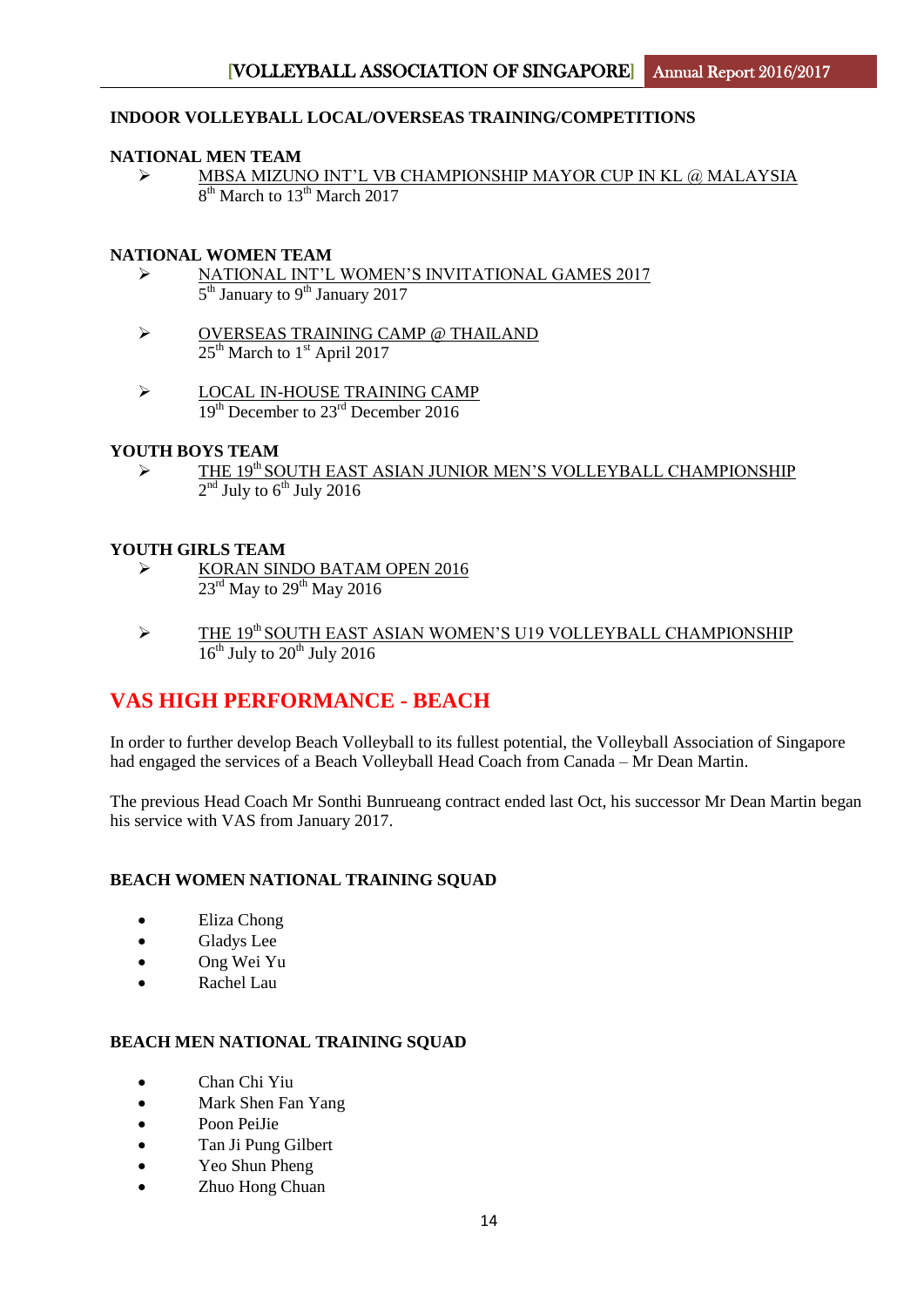## **BEACH NATIONAL YOUTH GIRLS TRAINING SQUAD**

- Alicia Tan Kai Yun
- Cecelia Soh Hui Chin
- Delphine Sim Yingting
- Fernandez Jane Melanie Ouano
- Jasmine Tay Ka Sin
- Low Yu Xuan
- Ng Serene
- Tan Jeng Theng
- Teo Wan Lyn

## **BEACH NATIONAL YOUTH BOYS TRAINING SQUAD**

- Allaster Soh Zhan Wai
- Lee Guang Shen
- Lim Jing Qiang Dennis
- Peh Wei Liang Wilson
- Sean Yeo Teck Hin
- Tan Ray Meng Trevis
- Tan Le Ye

## **BEACH VOLLEYBALL OVERSEAS COMPETITIONS**

- $\triangleright$  AVC BEACH (THAILAND) TOUR  $1^{ST}$  PAK BARA OPEN 7th April 2016 to  $12^{th}$  April 2016
- $\triangleright$  AVC BEACH (THAILAND) TOUR 17<sup>TH</sup> SAMILA OPEN 13th April 2016 to  $17<sup>th</sup>$  April 2016
- AVC BEACH (INDONESIA) TOUR PALEMBANG OPEN 19th April to 23rd April 2016
- FIVB WORLD U21 BEACH VOLLEYBALL CHAMPIONSHIP QUALIFYING ROUNDS  $9<sup>th</sup>$  May to  $12<sup>th</sup>$  May 2016
- SMM ASIAN U21 EST COLA BEACH VOLLEYBALL CHAMPIONSHIP 2017 28<sup>th</sup> February to 5<sup>th</sup> March 2017

## **VAS CAPABILITY DEVELOPMENT - OFFICIALS & COACHES**

## **VAS NATIONAL BEACH VOLLEYBALL REFEREE CANDIDATE COURSE**

BASIC STATISTICS Date -  $11^{th}$  April to 9<sup>th</sup> May 2016 No of Participants - 2 Participants Venue – Sports Hub Beach Courts (practical)  $\&$  VAS Office (Theory)

BASIC STATISTICS Date -  $6^{\text{th}}$  to  $12^{\text{th}}$  November 2016 No of Participants - 10 Participants (Referees) + 14 Participants (Scorers)